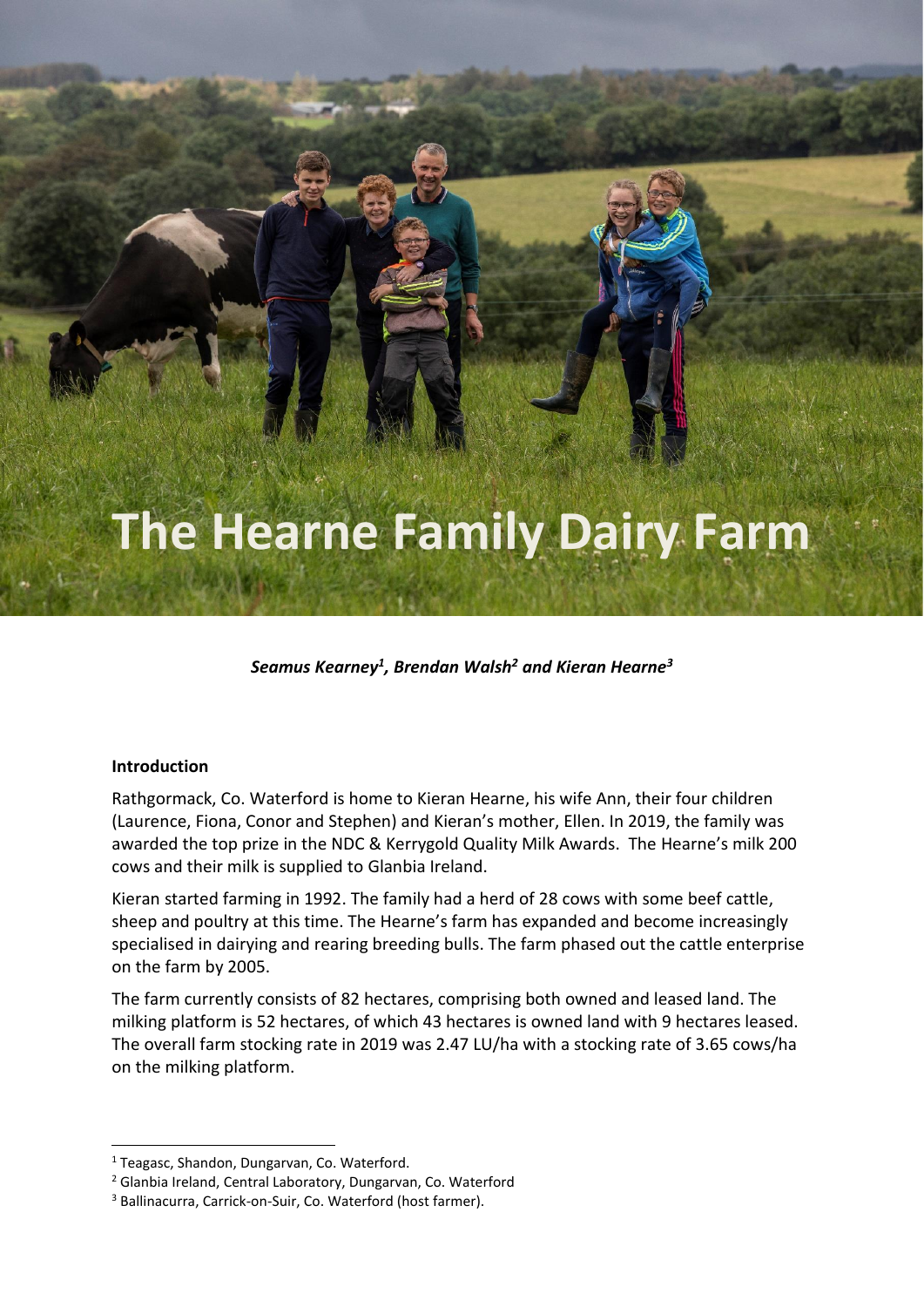## **Environmental sustainability**

| Environmental               | Actions carried out on farm by Kieran                              |  |  |  |  |
|-----------------------------|--------------------------------------------------------------------|--|--|--|--|
| measures                    |                                                                    |  |  |  |  |
| Agricultural                | Kieran's farm is part of the Clodiagh river catchment (with        |  |  |  |  |
| Sustainability              | watercourses running through his farm) and he is involved in the   |  |  |  |  |
| <b>Support and Advisory</b> | ASSAP programme where advice and actions are targeted at           |  |  |  |  |
| Programme (ASSAP)           | maintaining and improving water quality.                           |  |  |  |  |
| Water quality               | Bridges installed where cows cross watercourses. Steams are        |  |  |  |  |
|                             | fenced to exclude livestock. Investment in sheds, cubicles and     |  |  |  |  |
|                             | slurry storage to store animal slurries throughout the winter      |  |  |  |  |
|                             | period, for spreading in the spring.                               |  |  |  |  |
| Air quality                 | Animal slurry is spread with Low Emissions Slurry Spreading (LESS) |  |  |  |  |
|                             | technology by contractor; protected urea is spread during the      |  |  |  |  |
|                             | grazing season to reduce greenhouse gases.                         |  |  |  |  |
| Soil quality                | Regular soil sampling to establish soil requirements. Annual       |  |  |  |  |
|                             | nutrient management plan to target nutrients to soils that have    |  |  |  |  |
|                             | greatest requirements.                                             |  |  |  |  |
| <b>Energy Use</b>           | Plate cooler used to cool milk, with water recycled for washing    |  |  |  |  |
|                             | collecting yard. LED lights to reduce electricity use in sheds.    |  |  |  |  |
| Biodiversity                | New hedgerows planted, including mixed species, new                |  |  |  |  |
|                             | hedgerows protected by fencing; hedgerows cut on a 3 to 4 year     |  |  |  |  |
|                             | rotation;                                                          |  |  |  |  |

The following are some of the environmental actions that Kieran carries out on his farm.

Kieran believes *'it's very important to take care of the land around you, at the end of the day, we're only on the farm for one generation so you have to try and leave it in a decent state for the next generation'.*

## **Animal health, calf rearing and animal welfare**

Kieran believes that animal health starts with having comfortable facilities for all his livestock.

Kieran has three different calf sheds and two automatic calf feeders on his farm with six different feeding stations to rear calves. The calf's life starts off by being fed 3 litres of colostrum within the first 2 hours of life from the first milk of the calved cow. Kieran believes that plenty of colostrum and good deep straw beds gives the calves the best start to life. After a few days, calves are put on to an automatic feeder where they receive milk for 70 days. Ann Hearne and the Hearne children carry out most of the calf rearing tasks on the farm during spring. Kieran has full time help during the spring to help with calving cows on his farm. Having enough facilities and labour on the farm are of utmost importance for calf rearing.

Every cow has a clean dry cubicle to lie down on, while youngstock have slatted accommodation with straw lie-backs during the housing period. A spacious straw bedded area is available for calving. The Hearne family built a modern and bright milking parlour for milking his herd in 2008 with room in the collecting yard for 200 cows.

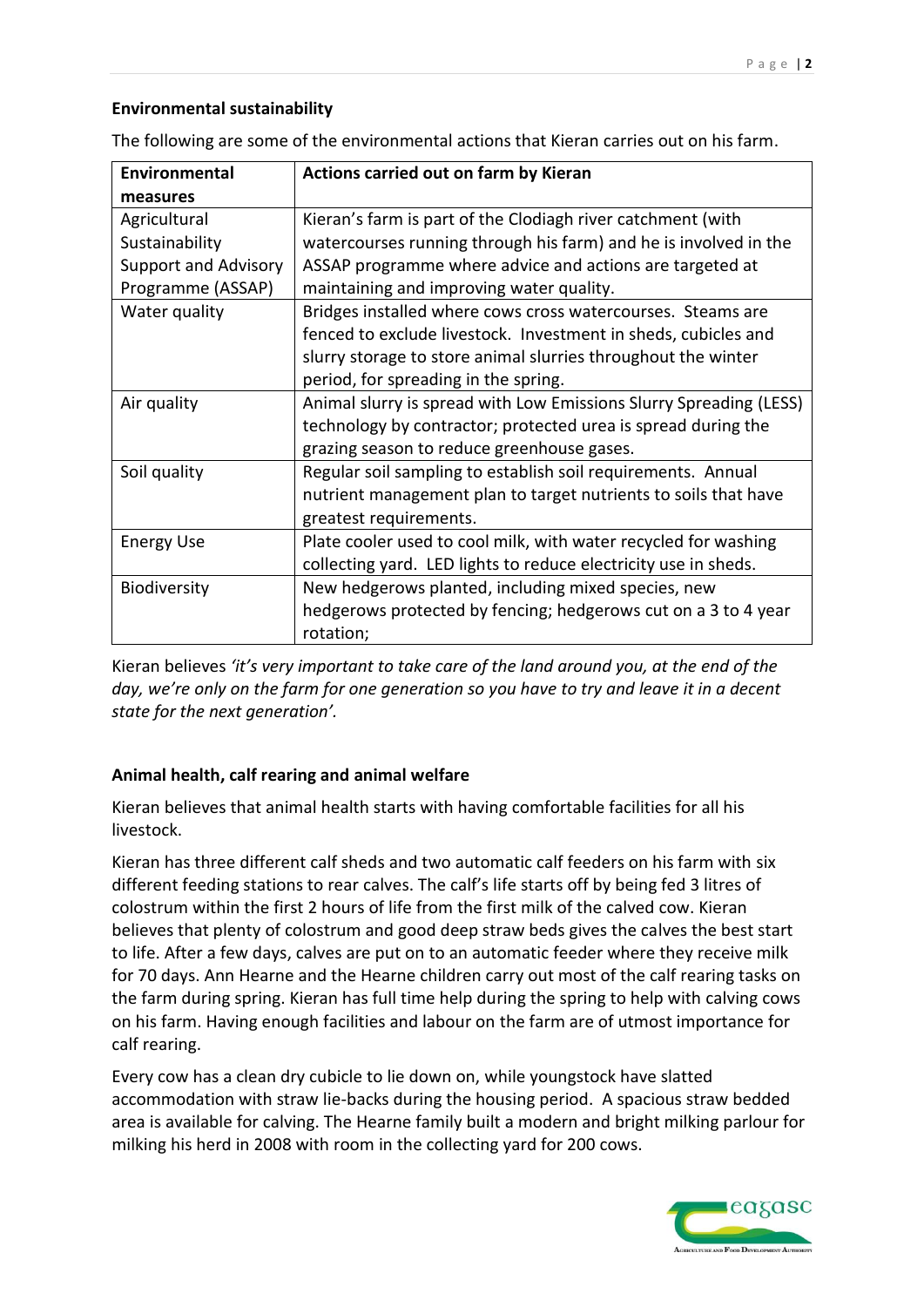Kieran follows an animal health plan with all his stock where all breeding stock receive the following vaccinations.

| Vaccination                             | <b>Timing</b>             |  |  |
|-----------------------------------------|---------------------------|--|--|
| Bovine Viral Diarrhoea (BVD)            | 17 <sup>th</sup> March    |  |  |
| Leptospirosis (Lepto)                   | 17 <sup>th</sup> March    |  |  |
| Infectious Bovine Rhinotracheitis (IBR) | 20 <sup>th</sup> December |  |  |
| Rotavec Corona                          | 10 <sup>th</sup> January  |  |  |
| Selective Dry Cow Treatment             | @ Drying Off              |  |  |



#### **Labour**

Kieran and Ann Hearne both work full time on the farm as well as labour from the FRS and a local relief milker.

Kieran has full time labour supplied through FRS for the months of February, March and April to help with the busy calving and calf rearing season. Kieran also uses labour supplied through the FRS for an average of one day per week for the remainder of the year to help with a variety of work on the farm. Kieran's relief milker completes evening milkings during the remainder of the year.

Kieran's family also help out when required.

Contractors are employed to do silage, round baling, slurry and reseeding and replacement heifers are contract reared. Kieran has a great team built around him with reliable farm staff, contractors, family and contract heifer rearer. Sustainability is a word often associated with dairy farming but Kieran believes that *'farmer sustainability is the most important sustainability on dairy farms. Farmers need safe and comfortable facilities for operator and animal and all dairy farmers deserve a good work life balance on their farms'.* 

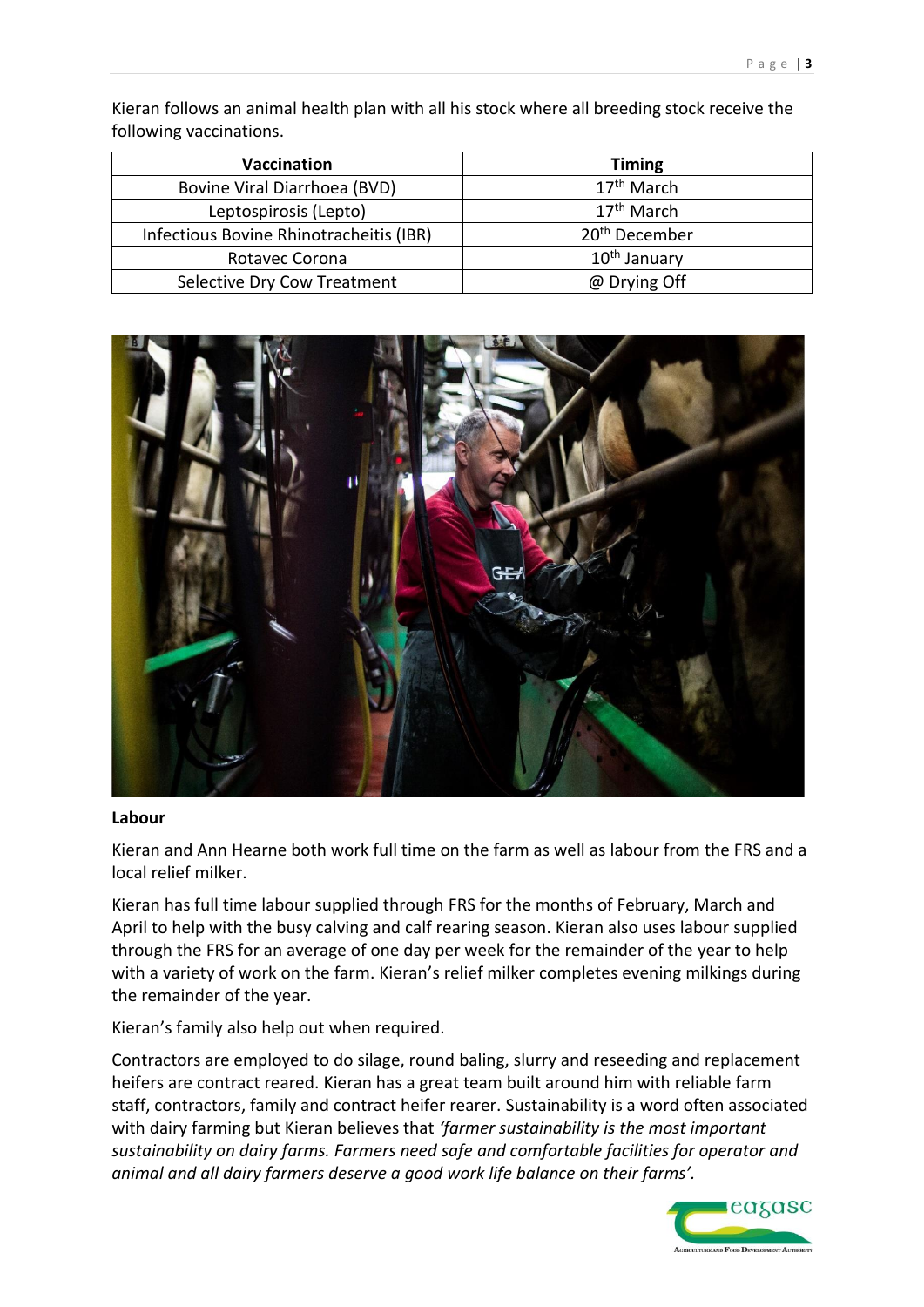**Person Role Labour Input** Kieran Hearne Full Time Full Time 1.00 labour unit Ann Hearne Part Time 0.50 labour unit Farm Relief Services February to April Full Time Operative 0.62 labour unit Farm Relief Services **April to December** Operative 1 day per week (40 Days) Relief Milker Milks most weeks from 1<sup>st</sup> Feb Some evening milkings **Total 2019 labour 2.12 labour units Total 2019 Livestock Units (LU) 226 Livestock Units LU/Labour Unit 107 LU/Labour Unit**

The following is a breakdown of the labour on Kieran's farm during the 2019 season.

### **Herd breeding**

Kieran's success is linked strongly to his attention to detail and one area where he excels is his herd breeding. Kieran's herd is black and white with its origins derived from Dovea AI genetics. Kieran has always had a good shapely cow with good milk yields and excellent fertility and this fertility has allowed Kieran to grow his herd from 28 cows in 1992 to 200 cows in the current year. The table below lists the herds current (May 2020) Economic Breeding Index (EBI) and sub-indices.

|                       | <b>Kieran's Herd</b> | <b>National Average</b> | <b>Kieran's Herd Position</b> |  |
|-----------------------|----------------------|-------------------------|-------------------------------|--|
|                       |                      |                         | <b>Nationally</b>             |  |
| <b>Herd EBI</b>       | €196                 | €113                    | Top $1%$                      |  |
| <b>Herd Milk</b>      | €55                  | €35                     | Top 10%                       |  |
| <b>Herd Fertility</b> | €99                  | €53                     | Top $1%$                      |  |
| 2019 Calves           | €220                 | €158                    | <b>Top 5%</b>                 |  |
| 2020 Calves           | €253                 | €176                    | Top 5%                        |  |

As can be seen from the table above, Kieran has one of the top herds in Ireland and consequently it is not surprising that several bulls from the herd feature on the 2020 ICBF Active Bull list. Kieran also has a breeding bull enterprise on the farm where he sells breeding bulls from his CURRA herd.

Kieran believes that good breeding and calving practices are very important for quality dairy farming, saying that they actively aim for compact calving and try to avoid late calvers to minimise the workload.

The Hearne family place a big emphasis on strong hygiene practices on the farm to ensure high quality milk is produced. Grass however is the main ingredient. They believe that keeping good quality grass in front of the cows for as long as possible in the year and providing high quality silage for winter feed makes a big contribution to milk quality. Kieran aims for a long grazing season targeting 290 days at grass every year. Cows are generally turned out by day on the  $14<sup>th</sup>$  of February each year, and target housing date is 25<sup>th</sup> November.

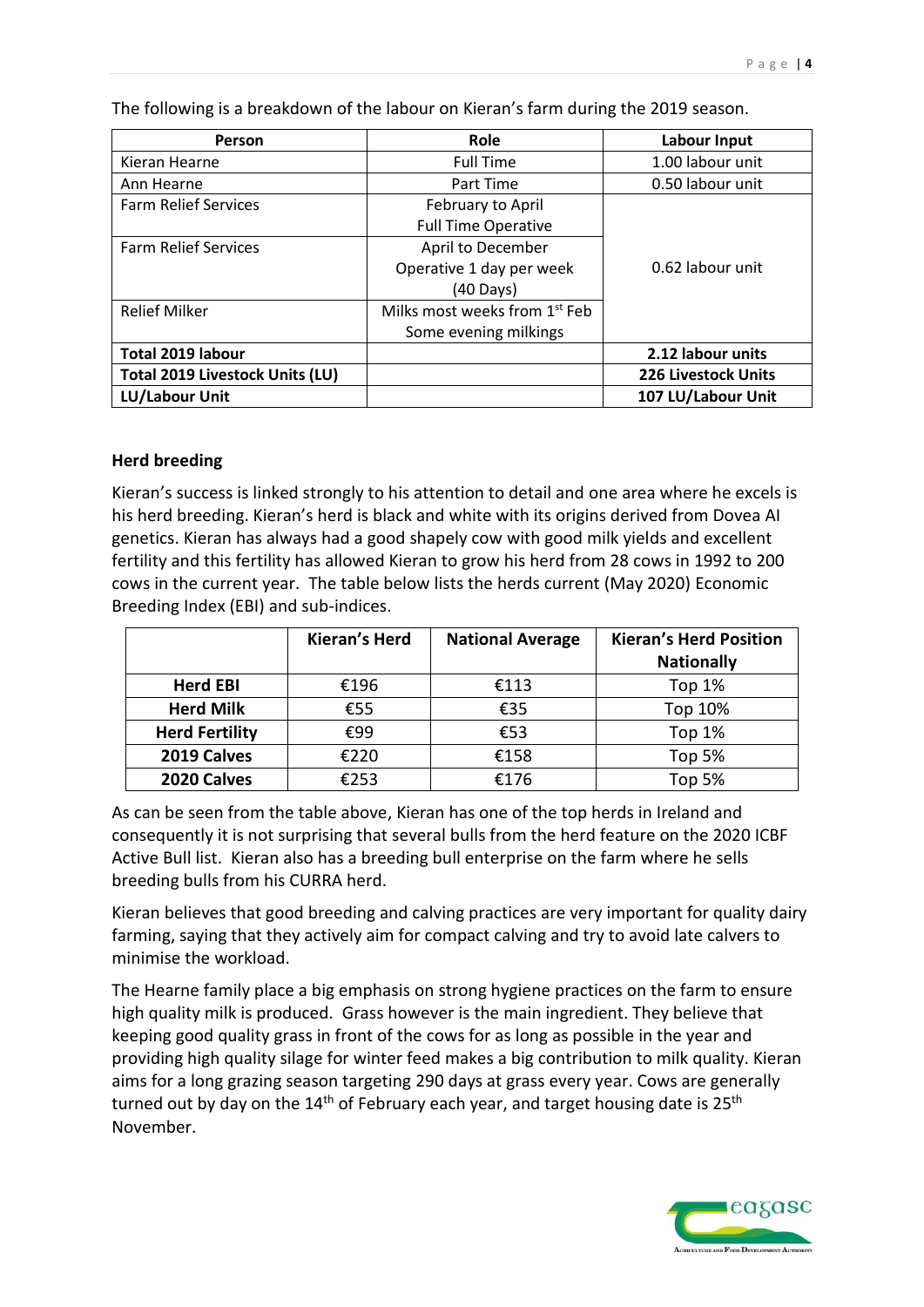

**Sustainable expansion with improvements in milk quality**

As well as incorporating a number of other farm factors, the annual NDC & Kerrygold Quality Milk Awards competition rewards excellence in SCC, TBC & Thermoduric levels in raw milk. This raw milk is then processed into products which are sold around the world into international markets.

Below is an overview of the Hearne's annual volume, composition and quality of milk supplied since 2013. Overall, the volume of milk supplied has increased by 46%, milk protein % has increased by 0.19% and SCC has reduced to under 100,000 cells/ml.

| Year | <b>Litres</b> | <b>Butterfat</b> | Protein | Lactose | <b>SCC</b>    | <b>Therm</b> | <b>TBC</b> |
|------|---------------|------------------|---------|---------|---------------|--------------|------------|
|      |               | %                | %       | %       | ,000 cells/ml |              |            |
| 2013 | 759,040       | 4.39             | 3.62    | 4.66    | 140           | 342          | 8          |
| 2014 | 715,687       | 4.33             | 3.68    | 4.78    | 141           | 178          | 12         |
| 2015 | 904,102       | 4.48             | 3.78    | 4.85    | 138           | 229          | 33         |
| 2016 | 953,255       | 4.5              | 3.72    | 4.82    | 113           | 230          | 7          |
| 2017 | 999,009       | 4.45             | 3.77    | 4.9     | 101           | 225          | 8          |
| 2018 | 1,097,834     | 4.55             | 3.73    | 4.81    | 72            | 147          | 7          |

So what are the key practices followed on the Hearne farm to ensure consistently high quality milk?

- 1. Milk recording has been carried out for years on the Hearne farm. Four milk recordings are undertaken annually and these provide valuable information on cow performance and individual cow SCC levels.
- 2. A chlorine free wash routine has been adopted on both the plant and bulk tank. Kieran is using an approved product and following the recommended routine as provided by the product manufacturer.